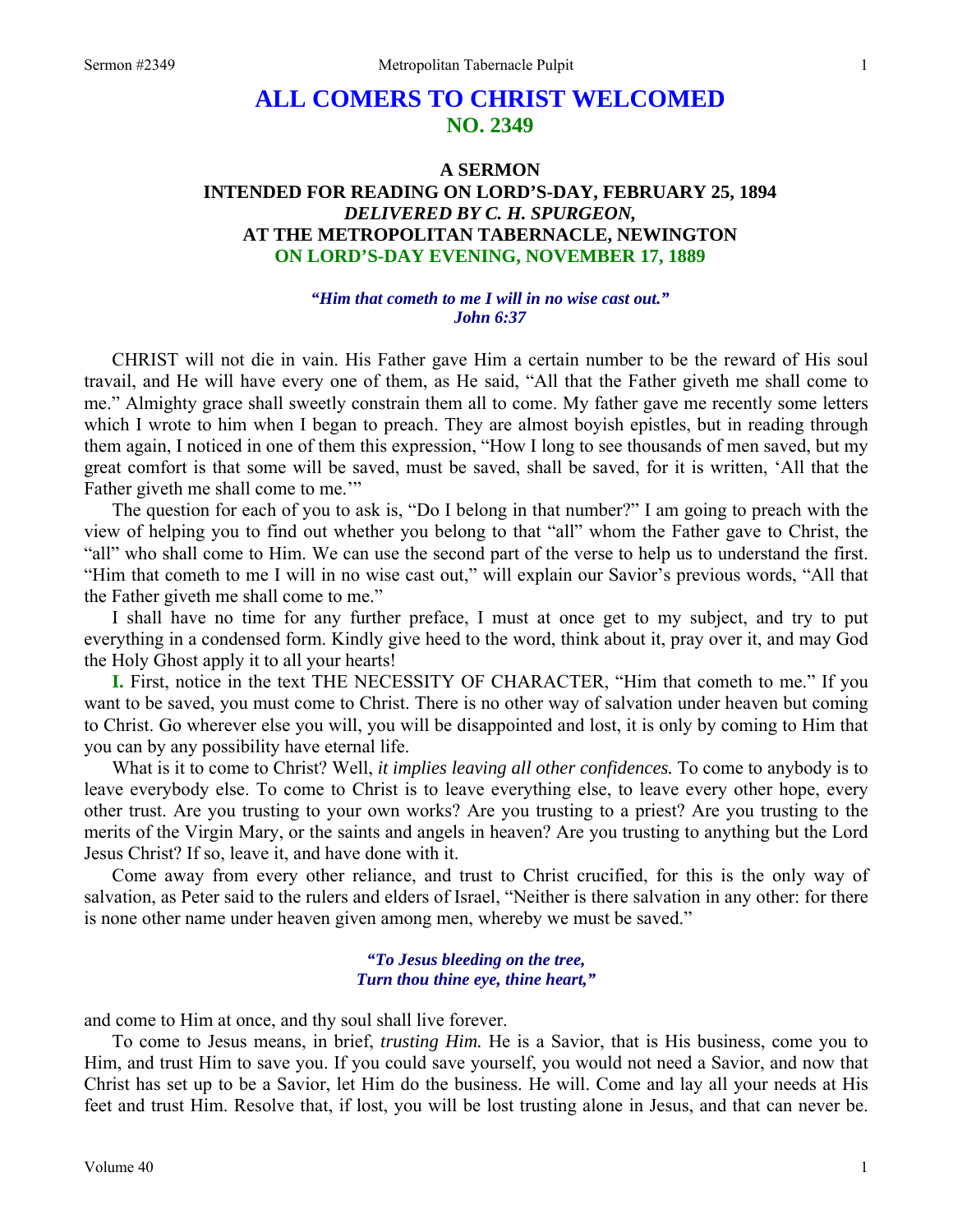Tie up all your hopes into one bundle and put that bundle upon Christ. Let Him be all your salvation, all your desire, and you will be surely saved.

I have sometimes tried to explain to you what the life of faith is like, it is very much like a man walking on a tight rope. The believer is told that he shall not fall, he trusts in God that he shall not, but every now and then he says, "What a way it is down there if I did fall!"

I have often had this experience, I have gone up an invisible staircase, I could not see the next step, but when I put my foot down on it, I found that it was solid granite. I could not see the next step and it seemed as if I should plunge into an abyss, yet have I gone on upward, steadily, one step at a time, never able to see farther into absolute darkness, as it seemed, and yet always with a light just where the light was wanted.

When I used to hold a candle to my father, of an evening when he was sawing wood out in the yard, he used to say, "Boy, do hold the candle where I am sawing, don't look over there." And I have often thought to myself, when I wanted to see something in the middle of next week, or next year, that the Lord seemed to say to me, "Hold your candle on the piece of work which you have to do today, and if you can see that, be satisfied, for that is all the light you want just now."

Suppose that you could see into next week, it would be a great mercy if you lost your sight a while, for a far-seeing gaze into care and trouble is no gain. "Sufficient unto the day is the evil thereof," as sufficient unto the day will be the good thereof. But the Lord does train His people for the skies by testing their faith in the matter of His daily care of them.

Often a man's reliance upon God for the supply of his earthly wants proves that he has trusted the Lord for the weightier affairs relating to his soul's salvation. Do not draw a line between the temporal and the spiritual and say, "God will go just so far, but I must not take such and such a thing to Him in prayer."

I remember hearing of a certain good man, of whom one said, "Why, he is a very curious man, he prayed about a key the other day!" Why not pray about a key? Why not pray about a pin? Sometimes it may be as important to pray about a pin as to pray about a kingdom. Little things are often the linchpins of great events. Take care that you bring everything to God in faith and prayer. "Be careful for nothing; but in everything by prayer and supplication with thanksgiving let your requests be made known unto God."

I have turned aside from my subject for a minute, but let us now think again of this matter of coming to Christ. To come to Jesus not only implies leaving all other confidences and trusting Christ, it also means *following Him*. If you trust Him, you must obey Him. If you leave your soul in His hands, you must take Him to be your Master, and your Lord, as well as your Savior. Christ has come to save you *from* sin, not *in* sin. He will therefore help you to leave your sin, whatever it is, He will give you the victory over it, He will make you holy. He will help you to do whatever you should do in the sight of God. He is able to save unto the uttermost them who come unto God by Him, but you must come to Him if you would be saved by Him.

To put together all I have said, you must quit every other hope, you must take Jesus to be your sole confidence, and then you must be obedient to His command, and take Him to be your Master and Lord. Will you do that? If not, I have nothing to say to you except this—he that believeth not in Him will perish without hope. If you will not have God's remedy for your soul malady, the only remedy that there is, there remains for you nothing but blackness and dismal darkness forever and ever.

**II.** But now, secondly, while there is this necessity of character, notice also THE UNIVERSALITY OF PERSONS, "Him that cometh to me I will in no wise cast out."

Granted that he comes to Christ, that is all that is needed. Does someone say, "Sir, *I am a very obscure person.* Nobody knows me, my name was never in the papers, and never will be. I am a nobody"? Well, if Mr. Nobody comes to Christ, He will not cast him out. Come along, you unknown person, you anonymous individual, you that everybody but Christ forgets! If even you come to Jesus, He will not cast you out.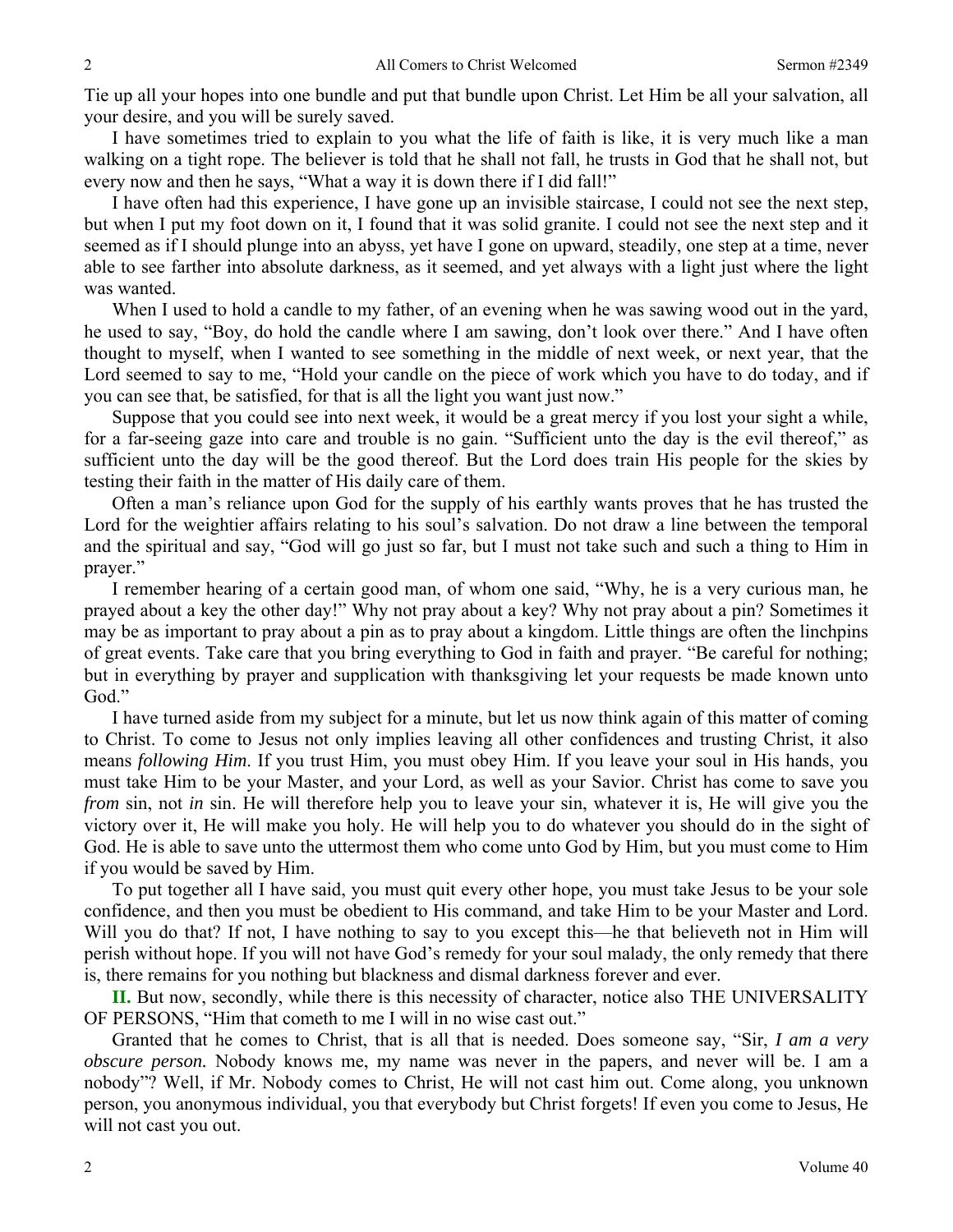Another says, *"I am so very odd."* Do not say much about that, for I am odd too, but dear friends, however odd we are, though we may be thought very eccentric, and some may even consider us a little touched in the head, yet nevertheless, for all that, Jesus says, "Him that cometh to me I will in no wise cast out." Come along with you Mr. Oddman! You shall not be lost for want of brains, nor yet for having too many, though that is not a very common misfortune. If you will but come to Christ, though you have no talent, though you are but poor, and will never make much headway in the world, Jesus says, "Him that cometh to me I will in no wise cast out."

"Ah!" says a third friend, "I do not mind about being obscure, or being eccentric, but *it is the greatness of my sin* that keeps me back from Christ." Let us read the text again, "Him that cometh to me I will in no wise cast out." If he had been guilty of seven murders, and all the whoredoms and adulteries that ever defiled mortal man, if impossible sins could be charged against him, yet if he came to Christ, mark you, *if he came to Christ,* the promise of Jesus would be fulfilled even in his case, "Him that cometh to me I will in no wise cast out."

"But," says another, *"I am completely worn out, I am good for nothing.* I have spent all my days and years in sin. I have come to the very end of the chapter, I am not worth anybody's having." Come along with you, you fag end of life! Jesus says, "Him that cometh to me, I will in no wise cast out." You have to walk with two sticks, do you? Never mind, come to Jesus. You are so feeble that you wonder that you are alive at your advanced age. My Lord will receive you if you are a hundred years of age, there have been many cases in which persons have been brought to Christ even after that age. There are some very remarkable instances of that fact on record. Christ says, "Him that cometh to me I will in no wise cast out." If he were as old as Methuselah, if he did but come to Christ, he would not be cast out.

"Alas!" says one, "I am in a worse case than even that aged friend, for beside being old, *I have resisted the Spirit of God.* I have been many years troubled in my conscience, but I have tried to cover it all up. I have stifled every godly thought." Yes, yes, and it is a very sad thing too, but for all that, if you come to Christ, if you can even make a dash for salvation, and come to Jesus, He cannot cast you out.

One friend perhaps says, *"I am afraid that I have committed the unpardonable sin."* If you come to Christ, you have not, I know, for him that cometh to Him Jesus will in no wise cast out. He cannot, therefore, you have not committed the unpardonable sin. Come along with you, man, and if you are blacker than all the rest of the sinners in the world, so much the more glorious shall be the grace of God when it shall have proved its power by washing you whiter than snow in the precious blood of Jesus.

"Ah!" says one, "you do not know me, sir." No, dear friend, I do not, but perhaps, one of these days I may have that pleasure. "It will not be any pleasure to you, sir, for *I am an apostate.* I used to be a professor of religion, but I have given it all up, and I have gone back to the world, willfully and wickedly doing all manner of evil things."

Ah! well, if you can but come to Christ, though there were seven apostasies piled one upon another, still His promise stands true, "Him that cometh to me I will in no wise cast out." Whatever the past, or whatever the present, backslider, return to Christ, for He stands to His plighted word, and there are no exceptions mentioned in my text, "Him that cometh to me I will in no wise cast out."

"Well sir," cries another, "I should like to come to Christ, but *I do not feel fit to come."* Then, come all unfit, just as you are. Jesus says, "Him that cometh to me I will in no wise cast out."

If I were woke up in the middle of the night by a cry of "Fire!" and I saw that someone was at the window with a fire-escape, I do not think that I should keep in bed, and say, "I have not my black necktie on," or "I have not my best waistcoat on." I should not speak in that way at all. I would be out of the window as quickly as ever I could, and down the fire-escape.

Why do you talk about your fitness, fitness, fitness? I have heard of a cavalier, who lost his life because he stopped to curl his hair when Cromwell's soldiers were after him. Some of you may laugh at the man's foolishness, but that is all that your talk about fitness is. What is all your fitness but the curling of your hair when you are in imminent danger of losing your soul? Your fitness is nothing to Christ. Remember what we sang at the beginning of the service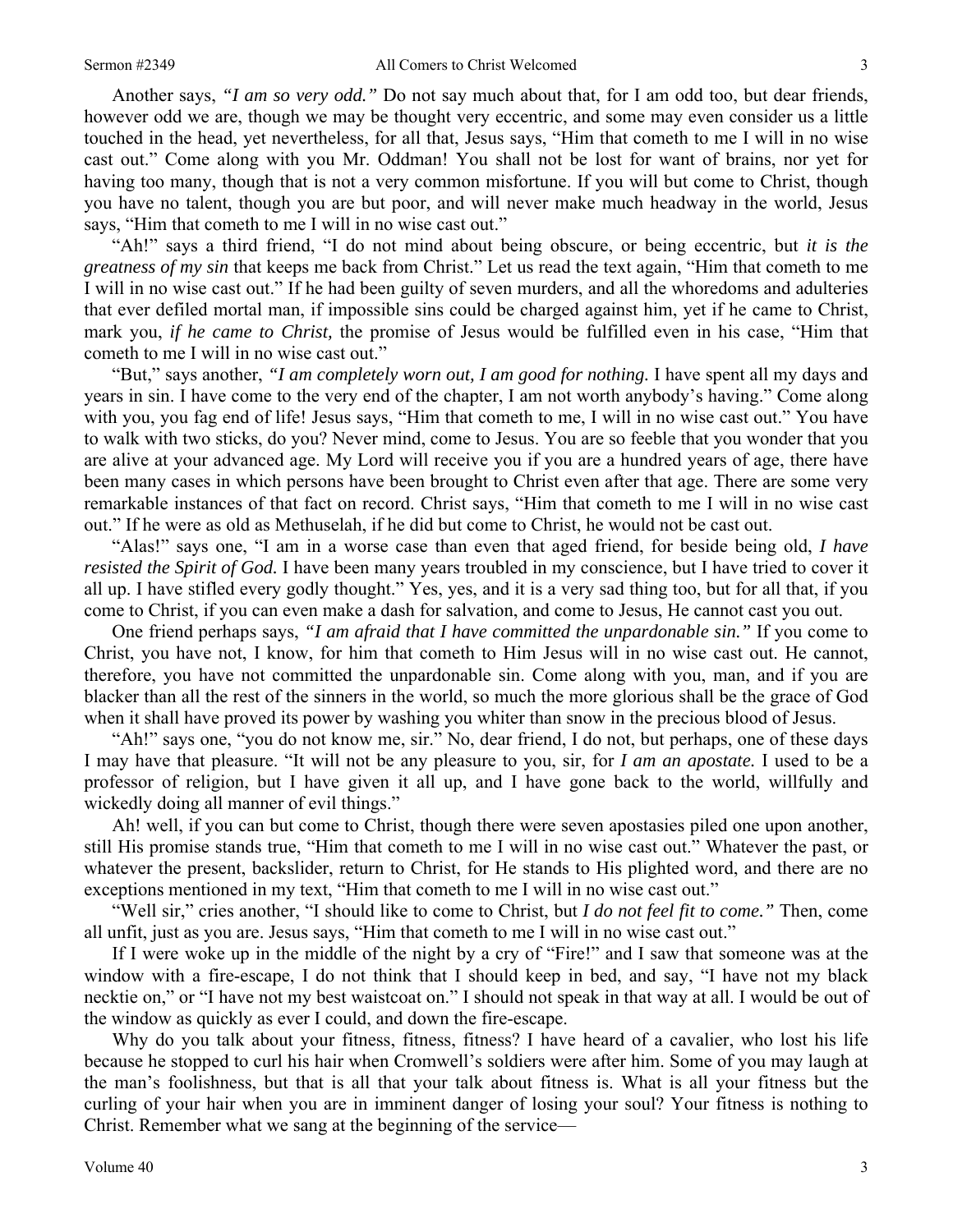*"Let not conscience make you linger, Nor of fitness fondly dream; All the fitness He requireth Is to feel your need of Him: This He gives you; 'Tis the Spirit's rising beam."* 

Come to Christ just as you are, foul, vile, careless, godless, Christless. Come now, even now, for Jesus said, "Him that cometh to me I will in no wise cast out."

Is there not a glorious width about my text, "Him that cometh to me I will in no wise cast out." What "him" is this? It is "him that cometh." What "him that cometh"? Any "him that cometh" in all the world. If he comes to Christ, he shall not be cast out. A red man, or a black man, or a white man, or a yellow man, or a copper colored man, whatever he is, if he comes to Jesus, he shall in no wise be cast out.

When you mean to put a thing broadly, it is always best to state it and leave it. Do not go into details, the Savior does not. Some years ago there was a man, a kind, loving husband, who wished to leave to his wife all his property. Whatever he had, he intended her to have it all, as she ought, so he put down in his will, "I leave to my beloved wife, Elizabeth, all that I have." That was all right. Then he went on to describe in detail what he was leaving her, and he wrote, "All my freehold and personal estate." The most of his property happened to be leasehold, so the wife did not get it because her husband gave a detailed description, it was in the detail that the property slipped away from the good woman.

Now, there is no detail at all here, "Him that cometh." That means that every man, and woman, and child, beneath the broad heavens, who will but come and trust in Christ, shall in no wise be cast out. I thank God that there is no allusion to any particular character, in order specially to say, "People of that character shall be received," for then the characters left out might be supposed to be excluded, but the text clearly means that every soul that comes to Christ shall be received by Him.

**III.** The flight of time hurries me on, therefore I beg you to listen earnestly while I speak to you, in the third place, about THE UNMISTAKEABLENESS OF THE PROMISE, "Him that cometh to me I will in no wise"—that is, for no reason, under no circumstances, at no time, under no conditions whatever—"I will in no wise cast out," which means, being interpreted, "I will receive him, I will save him. I will bless him."

Then if you, my dear friend, come to Christ, *how could the Lord cast you out?* How could He do it in consistency with His truthfulness? Imagine my Lord Jesus making this declaration and giving it to us as an inspired Scripture, "Him that cometh to me I will in no wise cast out," and yet casting out somebody, even that unknown somebody up in the corner. Why, it would be a lie, it would be an acted lie!

I pray you, blaspheme not my Lord, the truthful Christ, by supposing that He could be guilty of such conduct as that. He could do as He liked about whom He would receive until He made the promise, but after He had pledged His word, He bound Himself by the veracity of His nature to keep it, and as long as Christ is the truthful Christ, He must receive every soul that comes to Him.

But let me also ask you, suppose that you came to Jesus and He cast you out, *with what hands could He do it?* "With His own hands," you answer. What! Christ coming forward to cast out a sinner who has come to Him? I ask again, with what hands could He do it? Would He do it with those pierced hands, that still bear the marks of the nails? The Crucified rejecting a sinner? Ah! no, He has no hand with which to do such a cruel work as that, for He has given both His hands to be nailed to the tree for guilty men. He has neither hand, nor foot, nor heart with which to reject sinners, for all these have been pierced in His death for them, therefore He cannot cast them out if they come to Him.

Let me ask you another question, *What profit would it be to Christ if He did cast you out?* If my dear Lord, with the thorny crown, and the pierced side, and the wounded hands, were to cast you away, what glory would it bring to Him? If He cast you into hell, you who have come to Him, what happiness would that bring to Him? If He were to cast you away, you who have sought His face, you who trust His love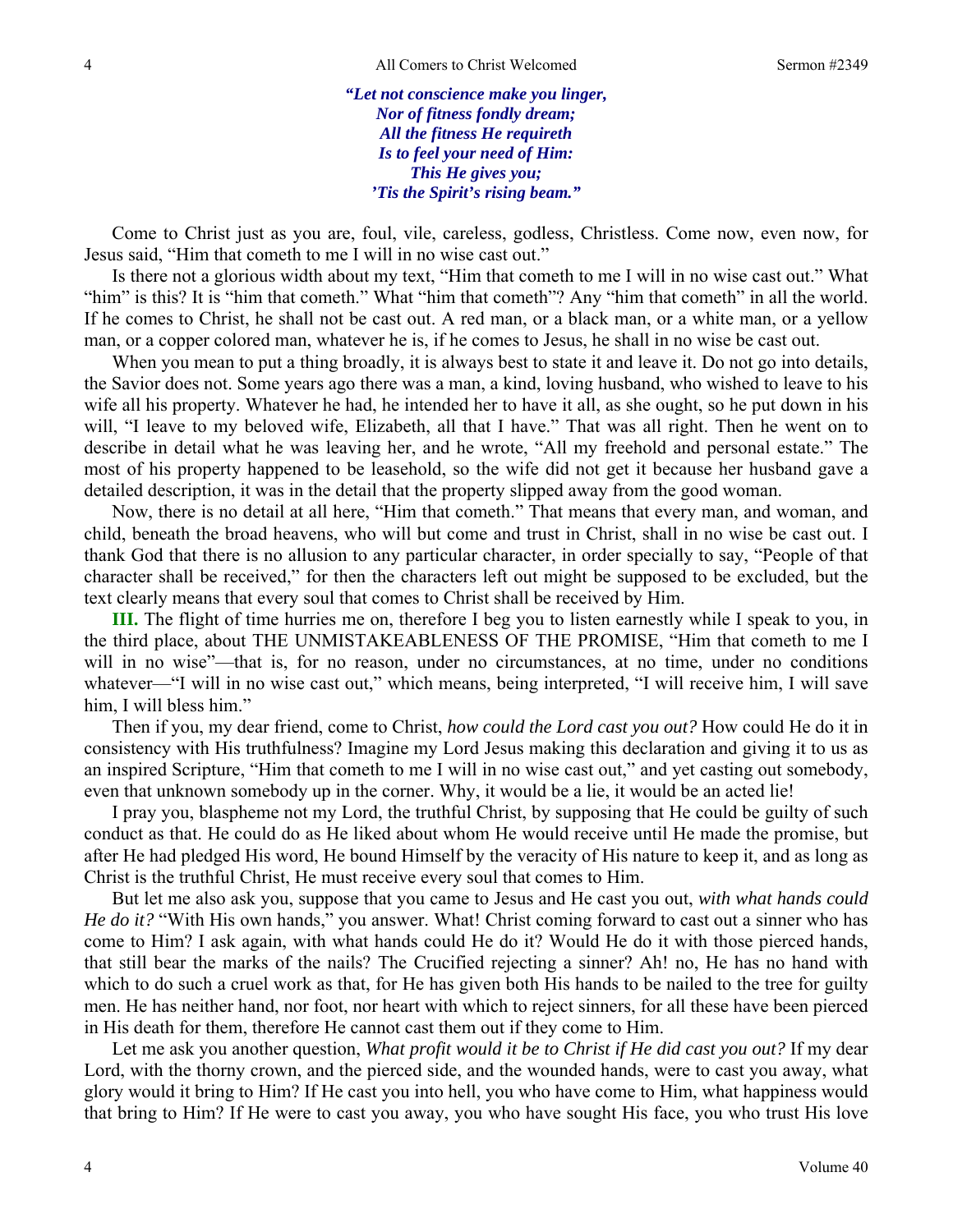*What would such a supposition involve?* Imagine for a moment that Jesus did cast away one who came to Him, if it were ascertained that one soul came to Christ and yet He had cast him away, what would happen? Why, there are thousands of us who would never preach again! For one, I would have done with the business. If my Lord can cast away a sinner who comes to Him, I cannot, with a clear conscience, go and preach from His words, "Him that cometh to me I will in no wise cast out."

Moreover, I should feel that if He failed in one promise, He might fail in others. I could not go and preach a possible but doubtful Gospel. I must have "shalls" and "wills" from the eternal throne of God, and if it is not so, our preaching is in vain, and your faith is also in vain.

See what would follow if one soul came to Christ and Christ cast him out. All the saints would lose their confidence in Him. If a man breaks his promise once, it is of no use for him to say, "Well, I am generally truthful." You have caught him false to his word once, and you will not trust Him again, will you? No, and if our dear Lord, whose every word is truth and verity, could break one of His promises only once, He would not be trusted by His people any more, and His church would lose the faith that is her very life.

Ah! me, and then they would hear of it up in heaven, and one soul that came to Christ, and was cast away, would stop the music of the harps of heaven, would dim the luster of the glory land, and take away its joy, for it would be whispered among the glorified, "Jesus has broken His promise. He cast away a praying, believing soul, He may break His promise to us, He may drive us out of heaven!"

When they began to praise Him, this one act of His would make a lump come in their throats, and they would be unable to sing. They would be thinking of that poor soul that trusted Him and was cast away, so how could they sing, "Unto him that loved us, and washed us from our sins in His own blood," if they had to add, "But He did not wash all that came to Him, though He promised that He would"?

I do not like even to talk of all that the supposition would involve, it is something so dreadful to me, for they would hear of it in hell, and they would tell it to one another, and an awful glee would take possession of the fiendish hearts of the devil and all his companions, and they would say, "The Christ is not true to His word, the boasted Savior rejected one who came to Him. He used to receive even harlots, and He even let one wash His feet with her tears, and publicans and sinners came and gathered about Him, and He spoke to them in tones of love, but here is one—well, he was too vile for the Savior to bless, he was too far gone, Jesus could not restore him, Christ could not cleanse him. He could save little sinners, but not great ones, He could save sinners eighteen hundred years ago. Oh! He made a fine show of them, but His power is exhausted now, He cannot save a sinner now."

Oh, in the halls of Hades, what jests and ridicule would be poured upon that dear name, and I had almost said, justly, if Christ cast out one who came to Him! But beloved, that can never be, it is as sure as God's oath, as certain as JEHOVAH's being, that he who comes to Christ shall in no wise be cast out. I gladly bear my own witness before this assembled throng that—

> *"I came to Jesus as I was, Weary, and worn, and sad: I found in Him a resting place, And He has made me glad."*

Come, each one of you, and prove the text to be true in your own experience, for the Lord Jesus Christ's sake! Amen.

#### **EXPOSITION BY C. H. SPURGEON:**

*PSALM 89:1-37 AND JOHN 6:22-40*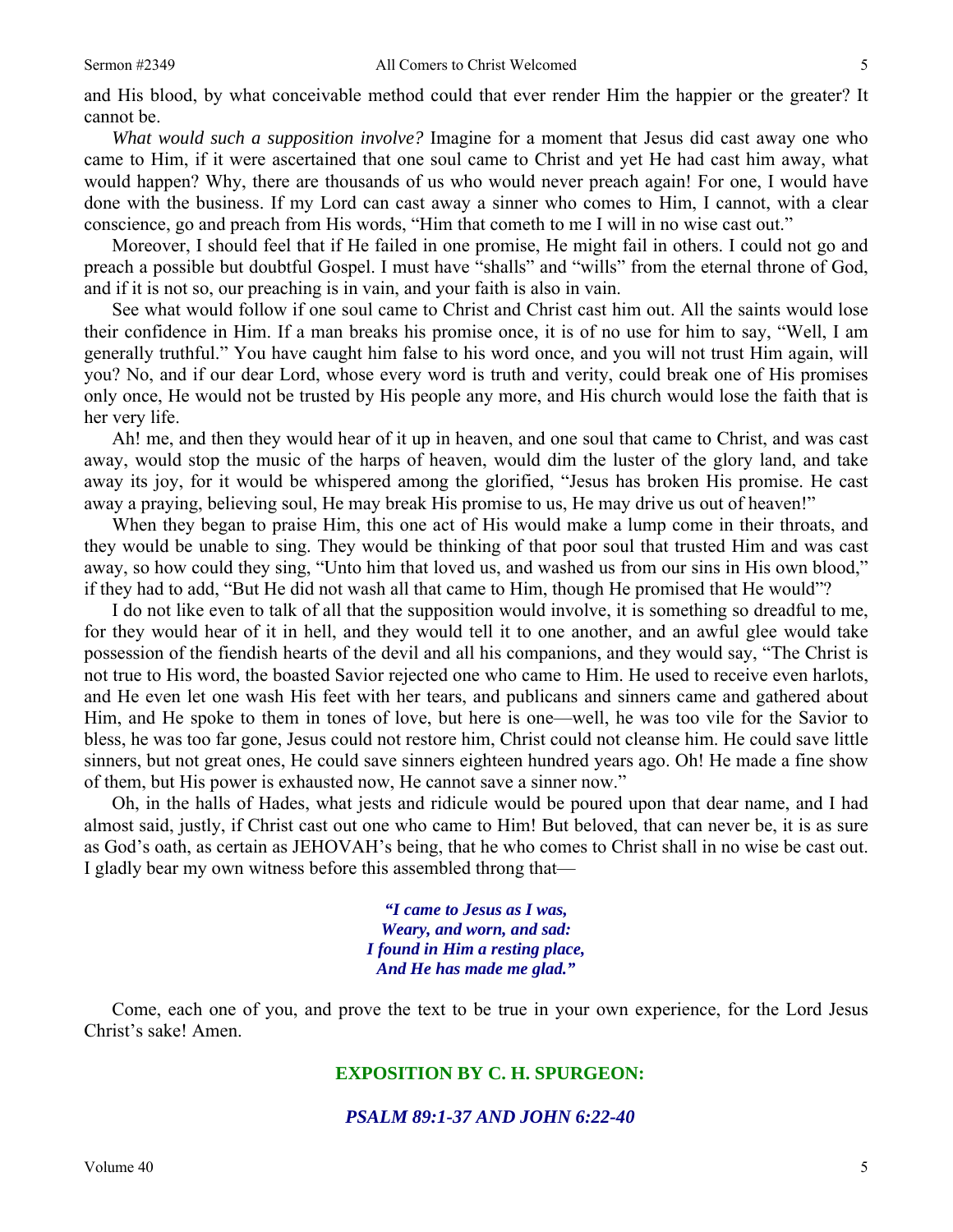#### **Psalms Chapter 89.** *Maschil of Ethan the Ezrahite.*

That is to say, an instructive psalm, written by or for one Ethan, one of the great singers of David's day. He sings of the covenant, the covenant with David, ordered in all things and sure. There is no higher theme for song than the covenant of God's grace. One marvels that it has not oftener been sung by those who are the gifted children of poesy.

**Verse 1.** *I will sing of the mercies of the LORD for ever.* 

Another subject might wear out, but this glorious topic will never be exhausted. Here is a theme which we can sing of in eternity as well as in time. Let others choose what subject they may, "I will sing of the mercies of JEHOVAH for ever."

**1.** *With my mouth will I make known thy faithfulness to all generations.* 

God's faithfulness is the mercy of His mercy. It is the center point of His goodness that His goodness endures forever. We are not only to sing, we are to teach. The psalmist says, "With my mouth will I make known thy faithfulness to all generations." In telling his own experience, narrating what he had observed, as well as what he had proved of God's faithfulness to His promise and His covenant, he would do this so that following generations should know about it.

We are the schoolmasters of the ages to come, I mean, saints who have experienced the mercy and the faithfulness of God. We ought to make known JEHOVAH's faithfulness to all generations that are yet to come.

**2.** *For I have said, Mercy shall be built up for ever:* 

What a building—Mercy! God's mercy is to be built up forever.

**2.** *Thy faithfulness shalt thou establish in the very heavens.* 

Like the great arch you see in the firmament on high, unbuttressed and unpillared, yet it stands fast. So shall God's faithfulness be built up, settled and established in the very heavens.

And now God speaks—

**3.** *I have made a covenant with my chosen, I have sworn unto David my servant.* 

Well might the psalmist say, in the second verse, "I have said," when God in the third verse says, "I have sworn." It is ours to say, it is God's to say with such tremendous solemnity that doubt cannot be tolerated. "I have made a covenant with my chosen," King David, who is, however, but the type of his greater Son, our Lord Jesus Christ, the heir of the dynasty of David. With Him is this covenant made forever.

**4.** *Thy seed will I establish for ever, and build up thy throne to all generations. Selah.* 

Whatever may happen in the world, David's Seed is always reigning, whatever kings may lose their crowns, King Jesus will never lose the many crowns that are on His head. God has sworn it, "Thy seed will I establish for ever, and build up thy throne to all generations."

Then comes the word, "Selah." Rest, meditate, and truly, here is enough to rest and meditate upon for many a day, if we went no farther into the psalm.

**5.** *And the heavens shall praise thy wonder, O LORD: thy faithfulness also in the congregation of the saints.* 

The psalmist meant to praise God at such a rate that the sun, and moon, and stars, should hear his song, while angels and the host redeemed by blood should learn to praise God better than ever.

"Thy faithfulness also in the congregation of the saints"—one saint begins to sing of God's faithfulness and the others take it up, for God is not faithful to one only, but to all His people. This is a subject which, when once started, will produce an echo in every believer's heart.

**6-7.** *For who in the heaven can be compared unto the LORD? who among the sons of the mighty can be likened unto the LORD? God is greatly to be feared in the assembly of the saints.* 

The holiest are always the most reverent. There is no fear of God in the assembly of the sinners, but He "is greatly to be feared in the assembly of the saints."

**7.** *And to be had in reverence of all them that are about him.*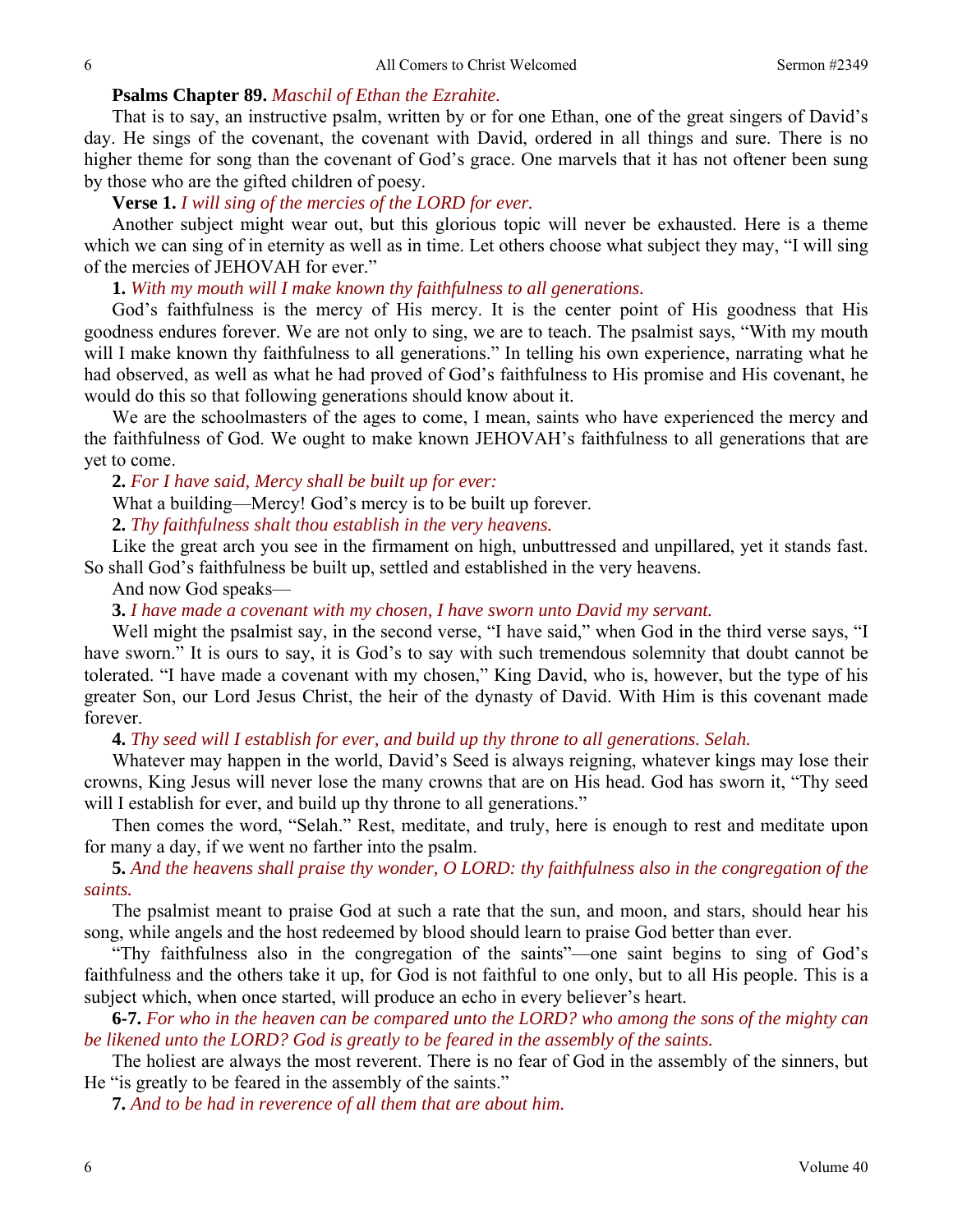The nearer they came to Him, the more is their awe of Him, the greater their love, the deeper is their humility. God will not have those about Him who are flippant and irreverent, He is "to be had in reverence of all them that are about Him."

### **8.** *O LORD God of hosts, who is a strong LORD like unto thee? or to thy faithfulness round about thee?*

Note how the psalmist harps upon that one string—"faithfulness." Ah, dear friends, there are times when this is the sweetest note in the whole scale! "Thy faithfulness," we have a God who never forgets His promises, but keeps them to the moment, a God who never changes, a God who never turns away from His Word. "Thy faithfulness." Oh, what a blessed virtue is this in God! Let us praise Him for it forever. "Thy faithfulness round about thee," as if the Lord never went outside the ring of faithfulness, never did anything that broke His promises, or that made any of His children to doubt, and it is even so.

**9.** *Thou rulest the raging of the sea: when the waves thereof arise, thou stillest them.* 

Are you now in a storm, my brother? My sister, are you now tempest tossed? Listen to this word, and remember the Lord High Admiral of the fleet on the Lake of Galilee, and how, after He had been asleep for awhile, He arose and rebuked the winds and the waves, "Thou rulest the raging of the sea: when the waves thereof arise, thou stillest them."

**10.** *Thou hast broken Rahab in pieces, as one that is slain; thou hast scattered thine enemies with thy strong arm.* 

Rahab was Egypt. The word means "strong," "mighty," "proud," all of which were the characteristics of Egypt, which God broke in pieces at the Red Sea. Pharaoh was the greatest of monarchs at the time, but oh, how soon he had to yield when God's right arm was bared for war!

**11.** *The heavens are thine, the earth also is thine: as for the world and the fullness thereof, thou hast founded them.* 

Sometimes we are tempted to think that the earth cannot be God's, all over the globe man is the master, he claims everything, if men could map out the heavens, we should have owners for every single twinkling star, and if they could have their way, we should have to buy our light by measure, and our sunshine by weight. But "the earth is the LORD's, and the fullness thereof," and the heavens also are His.

**12.** *The north and the south thou hast created them: Tabor and Hermon—* 

East and West, as well as North and South—

**12.** *Shall rejoice in thy name.* 

There is not a place where God is not to be found. All the points of the compass are compassed by God. You cannot go where the Lord's love reigns not, nor where providence will not follow you.

**13-15.** *Thou hast a mighty arm: strong is thy hand, and high is thy right hand. Justice and judgment are the habitation of thy throne: mercy and truth shall go before thy face. Blessed is the people that know the joyful sound:* 

There are some who hear it, and yet are not blessed. Blessed are they who "know" it, know its peculiar accent, know its inward power, know its omnipotence, know its unchangeableness, know it by having tried it, and proved it, and rested in it, "Blessed is the people that know the joyful sound."

**15.** *They shall walk, O LORD, in the light of thy countenance.* 

It is all the light they want. Let God but smile, it makes their day. If every candle were blown out, yet the favor of God would make life bright enough for them.

**16.** *In thy name shall they rejoice all the day: and in thy righteousness shall they be exalted.* 

Even in God's righteousness. Until we know the Lord, we are afraid of His righteousness, but when we come to know Him, His righteousness, which once frowned upon us, becomes our heaven. "God is not unrighteous to forget your work and labor of love." God is not unrighteous to cast away a soul that puts its trust in Christ. God is one with His people. When we rejoice all the day in His name, we are exalted in His righteousness.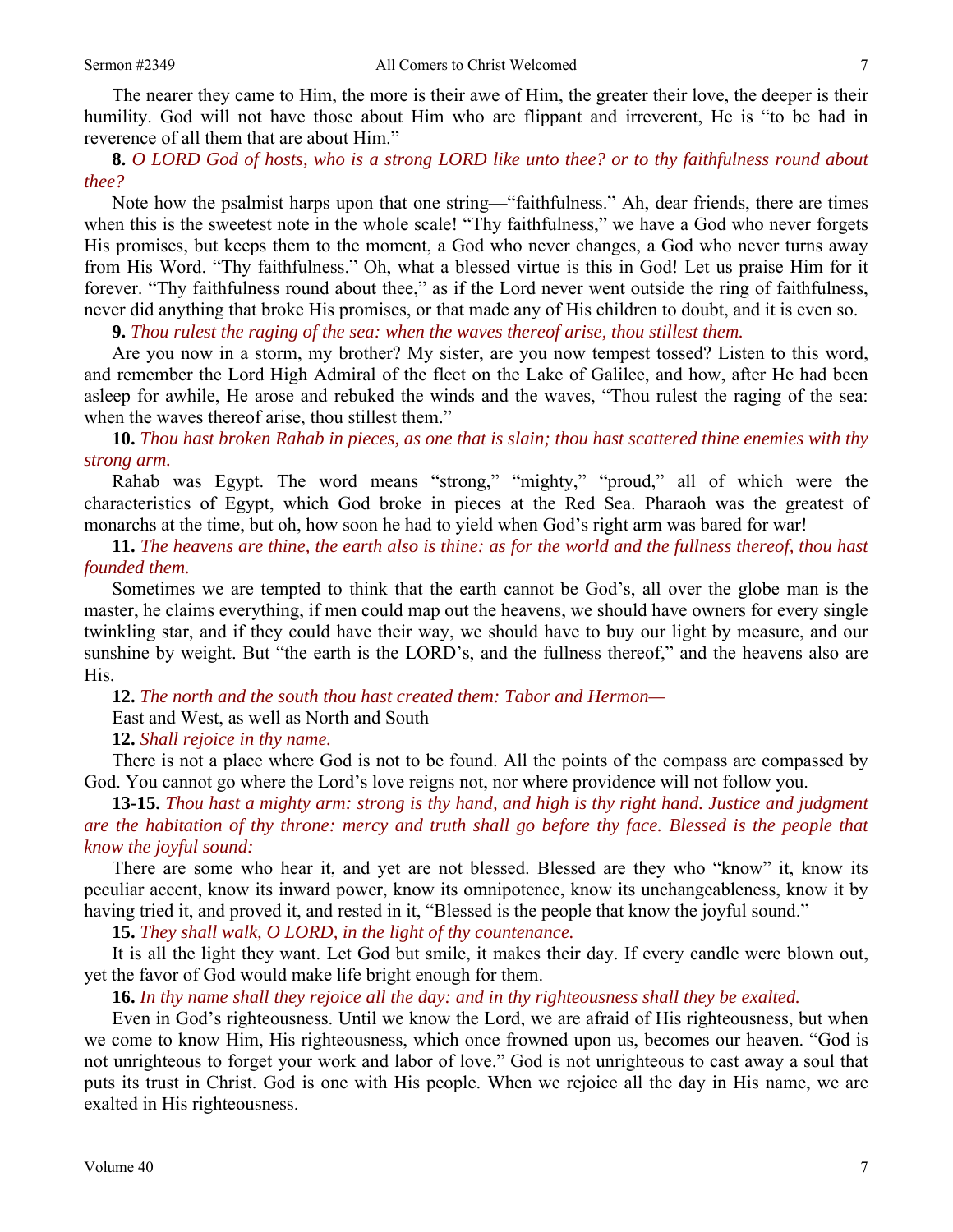**17-19.** *For thou art the glory of their strength: and in thy favour our horn shall be exalted. For the LORD is our defense; and the Holy One of Israel is our king. Then thou spakest in vision to thy holy one, and saidst, I have laid help upon one that is mighty; I have exalted one chosen out of the people.* 

This is David first, but it is Christ high above David. One of ourselves, the carpenter's Son, yet has God made Him to be the Head over all things for His church, "I have exalted one chosen out of the people."

**20-21.** *I have found David my servant; with my holy oil have I anointed him: with whom my hand shall be established: mine arm also shall strengthen him.* 

The full power of God is with Christ. That same arm that bears the earth's huge pillars up, and spreads the heavens abroad, is engaged on behalf of the cause and kingdom of the Son of David.

**22.** *The enemy shall not exact upon him; nor the son of wickedness afflict him.* 

He had enough of that when He was upon the earth, but it is all over now. He has gone into His glory, and the enemy cannot touch Him now.

**23.** *And I will beat down his foes before his face, and plague them that hate him.* 

There is the portion of all haters of Christ. God will, somehow or other, in the order of His providence, bring the evil home to them. If they will not have God's Son, they shall not have His mercy, they shall, sooner or later, be beaten down before His face.

**24-25.** *But my faithfulness and my mercy shall be with him: and in my name shall his horn be exalted. I will set his hand also in the sea, and his right hand in the rivers.* 

He shall reign "from sea to sea, and from the river unto the ends of the earth." We may go on to fight for Him, for His triumph is sure.

**26-27.** *He shall cry unto me, Thou art my Father, my God, and the rock of my salvation. Also I will make him my firstborn, higher than the kings of the earth.* 

So He is. Firstborn among men, firstborn of kings, His throne is loftier than the most imperial power on the earth. Blessed be His name! Let us adore Him tonight, and here in the midst of His people, let us crown Him Lord of all.

**28-36.** *My mercy will I keep for him for evermore, and my covenant shall stand fast with him. His seed also will I make to endure for ever, and his throne as the days of heaven. If his children forsake my law, and walk not in my judgments; if they break my statutes, and keep not my commandments; then will I visit their transgression with the rod, and their iniquity with stripes. Nevertheless my lovingkindness will I not utterly take from him, nor suffer my faithfulness to fail. My covenant will I not break, nor alter the thing that is gone out of my lips. Once have I sworn by my holiness that I will not lie unto David. His seed shall endure for ever, and his throne as the sun before me.* 

The Son of David is still King in the midst of the true Israel. Still Jesus reigns, and on and on, forever and forever, great David's greater Son shall be King of kings, and Lord of lords.

**37.** *It shall be established for ever as the moon, and as a faithful witness in heaven. Selah.* 

Now let us read a passage from the New Testament, showing how the Lord Jesus dealt with the crowds that came to Him.

**John Chapter 6. Verses 22-26.** *The day following, when the people which stood on the other side of the sea saw that there was none other boat there, save that one whereinto his disciples were entered, and that Jesus went not with his disciples into the boat, but that His disciples were gone away alone; (Howbeit there came other boats from Tiberius nigh unto the place where they did eat bread, after that the Lord had given thanks:) when the people therefore saw that Jesus was not there, neither his disciples, they also took shipping, and came to Capernaum, seeking for Jesus. And when they had found him on the other side of the sea, they said unto him, Rabbi, when camest thou hither? Jesus answered them and said, Verily, verily, I say unto you, Ye seek me, not because ye saw the miracles, but because ye did eat of the loaves, and were filled.*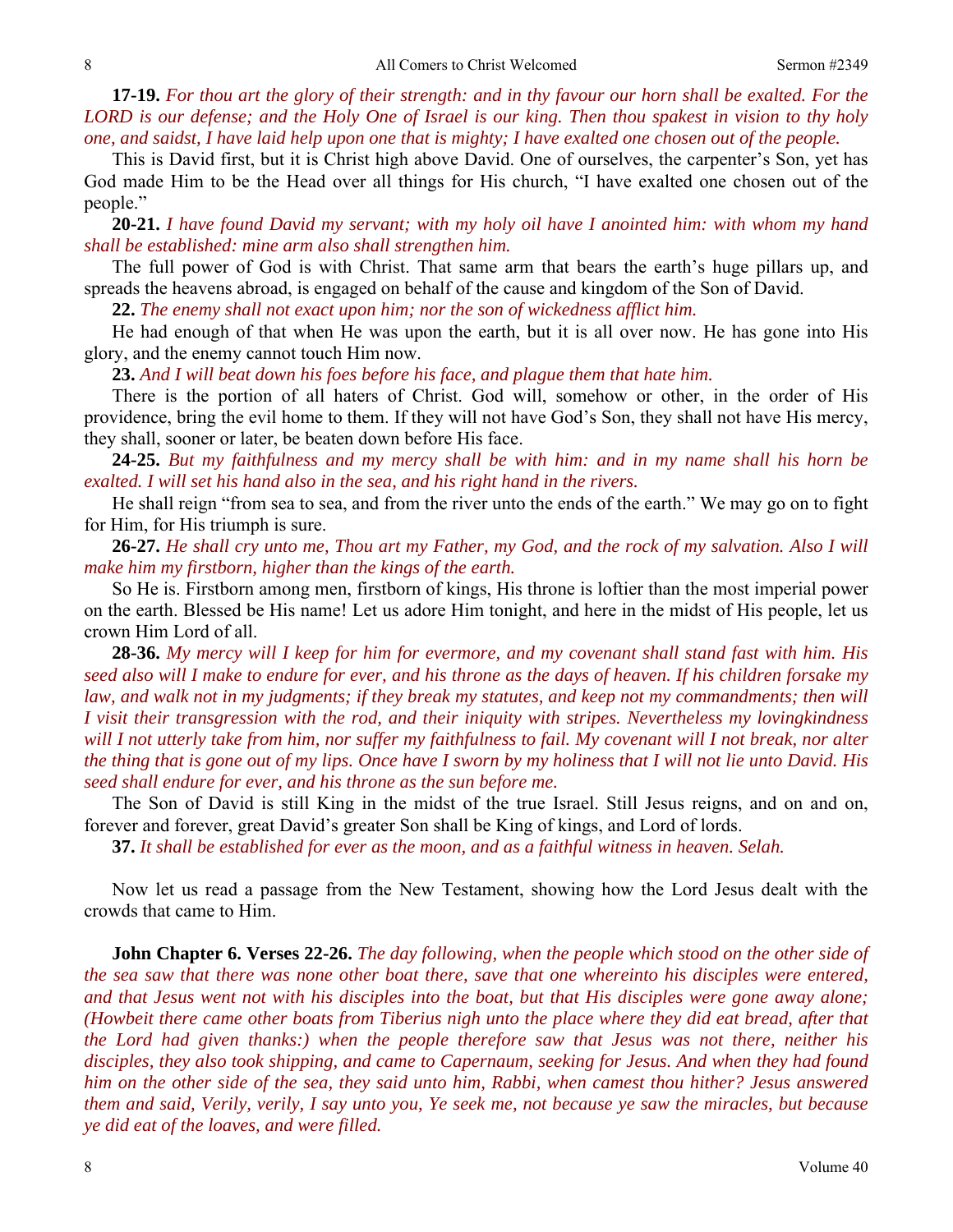Mixed motives bring multitudes together. How true our Master was, how outspoken! He never tried to win a disciple by keeping back the truth, and often He spoke very plainly indeed, as on this occasion, "Ye seek me not because ye saw the miracles, but because ye did eat of the loaves, and were filled."

**27.** *Labour not for the meat which perisheth, but for that meat which endureth unto everlasting life, which the Son of man shall give unto you: for him hath God the Father sealed.* 

He seemed to say to them, "Do not come to Me for bread and fish, I have given you that. Come for something better, come to Me for spiritual food, food for your souls, food for eternity." It is with that object that we should go to the house of God, not to listen to this preacher or that, but to hear the Word of God, that we may live thereby.

**28.** *Then said they unto him, What shall we do, that we might work the works of God?* 

"What are the best works that we can do? What are the most acceptable?" I wonder what they expected Christ to say. I am sure they did not look for the answer that they received.

**29.** *Jesus answered and said unto them, This is the work of God, that ye believe on him whom he hath sent.* 

The greatest, the best, the most acceptable work in all the world is that you come and trust Christ. This saves you, nothing else will do so, "This is the work of God, that ye believe on him whom he hath sent."

**30-31.** *They said therefore unto him, What sign shewest thou then, that we may see, and believe thee? what dost thou work? Our fathers did eat manna in the desert; as it is written, He gave them bread from heaven to eat.* 

See how they came round to the old subject again, bread to eat? The Lord Jesus Christ may point them to something higher and better, but their carnal minds always return to that congenial topic, something to eat. Their stomach was lord of their heart.

**32.** *Then Jesus said unto them, Verily, verily, I say unto you, Moses gave you not that bread from heaven; but my Father giveth you the true bread from heaven.* 

"That which will really feed you, and feed you for all eternity." Moses could not give the people that bread, the Father only can give "the true bread from heaven."

**33.** *For the bread of God is he which cometh down from heaven and giveth life unto the world.* 

"The bread of God is he." What a strange expression, yet what a true one! The bread of heaven is Christ Himself. You must come and take Him to yourself, and trust Him for your salvation, and in that way feed upon Him, or you can never have the heavenly bread which both gives life and sustains life.

**34-39.** *Then said they unto him, Lord, evermore give us this bread. And Jesus said unto them, I am the bread of life: he that cometh to me shall never hunger; and he that believeth on me shall never thirst. But I said unto you, That ye also have seen me, and believe not. All that the Father giveth me shall come to me; and him that cometh to me I will in no wise cast out. For I came down from heaven, not to do mine own will, but the will of him that sent me. And this is the Father's will which hath sent me, that of all which he hath given me I should lose nothing, but should raise it up again at the last day.* 

See how the salvation of Christ reaches right to the end of all things. You and I may die, but though we lie a while in the grave, the salvation of Christ will preserve us, to raise us up again at the last day. There shall not be a bone, nor a piece of a bone, of a true believer, left in the enemies' land. All Israel, and all that belongs to Israel shall come out of this Egypt, through the blood of the Lamb, not a hoof shall be left behind.

**40.** *And this is the will of him that sent me, that every one which seeth the Son, and believeth on him, may have everlasting life: and I will raise him up at the last day.* 

May all of us see the Son and believe on Him, that we may have everlasting life, and that He may raise us up at the last day, for His dear name's sake! Amen.

#### **HYMNS FROM "OUR OWN HYMN BOOK"—492, 538, 658**